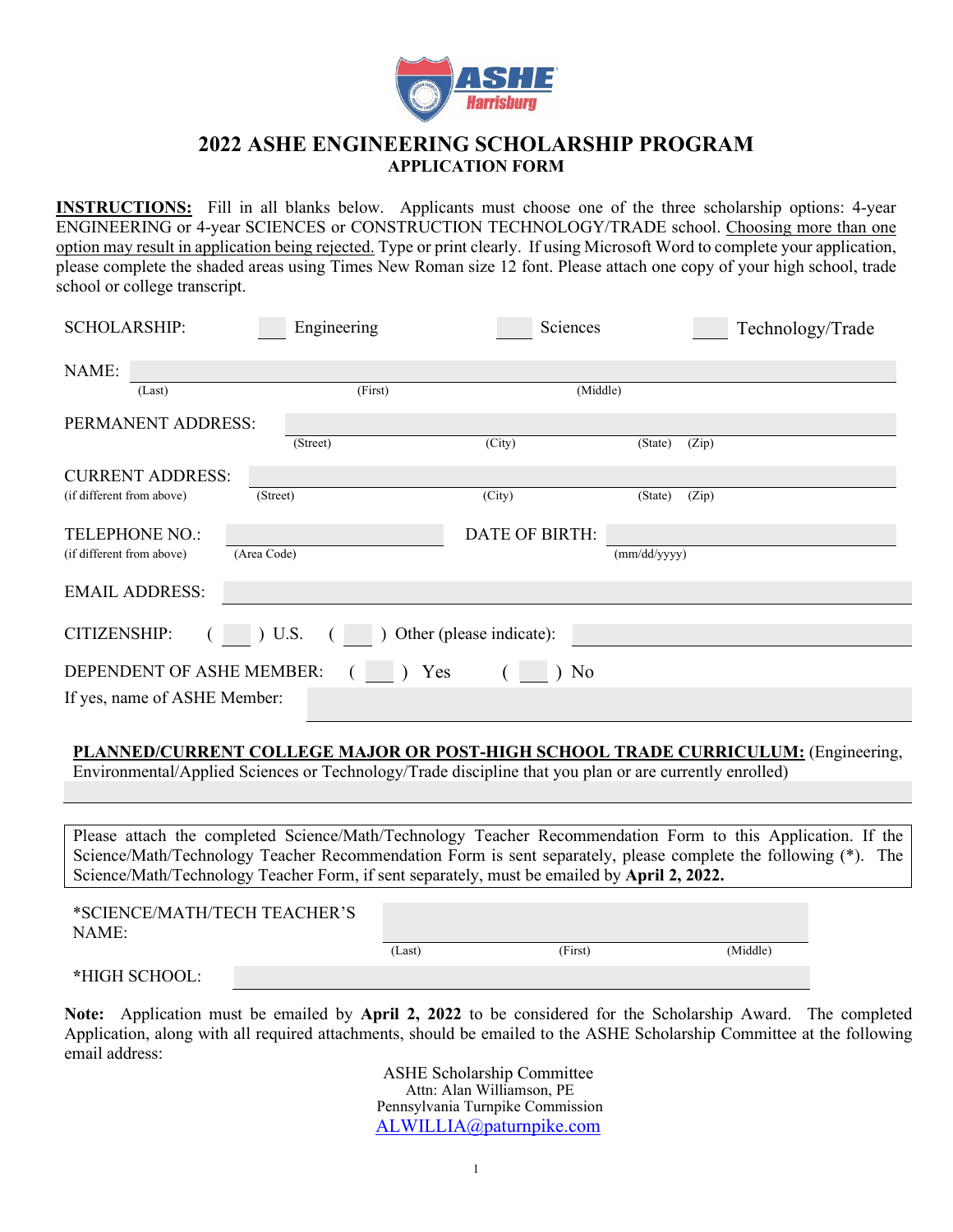**ACTIVITIES:** Describe your high school and other community activities (in order of interest to you) that you have been involved in since starting high school.

**LEADERSHIP:** List any leadership positions that you have held in or out of high school.